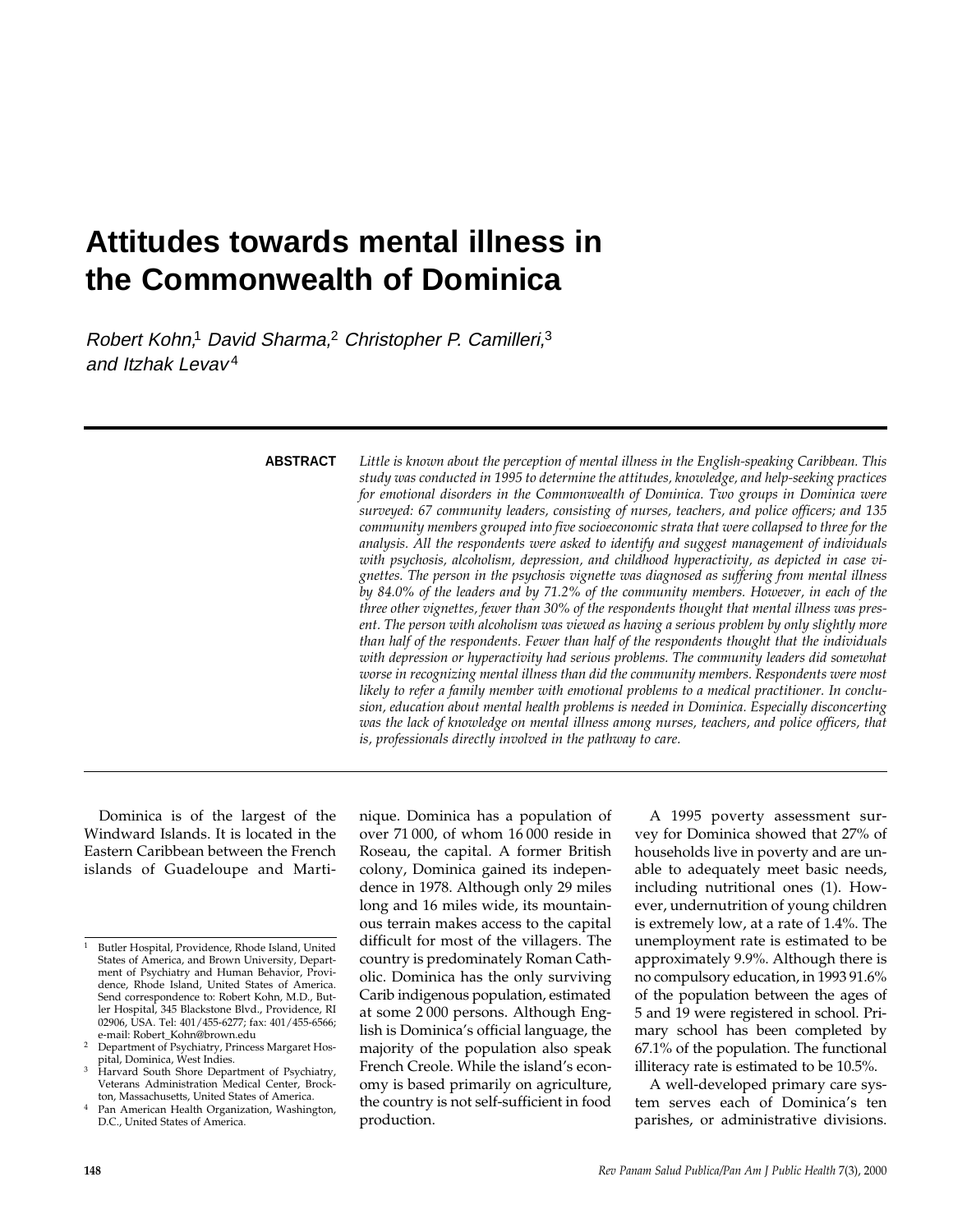Recent legislation to reform the health care delivery system introduced national health insurance in the country.

Since 1993, technical collaboration by the Mental Health Program of the Pan American Health Organization and the World Health Organization Collaborative Center in Montreal, Canada, has aided in the development of a network of mental health care services reaching even the most remote villages.

According to Dominica's 1995 Mental Health Report, the age-adjusted incidence of schizophrenia was 0.9% (1). In that same year, there were a total of 2 166 psychiatric outpatient visits. Inpatient psychiatric treatment is available in the capital, at the Princess Margaret Hospital. Of that hospital's 652 inpatient psychiatric admissions in 1995, 8.7% were due to alcoholism, 7.6% to cannabis psychosis, and 2% to cocaine abuse. The Mental Health Report also concluded that 90% of the patients in the prison psychiatric clinic had a history of drug abuse. The country's mental health policy is currently being reformulated to address service needs and legal issues.

Little is known about the perception of mental illness in the English-speaking Caribbean. Such information is important since lay attitudes toward mental disorders and the persons suffering from them influence help-seeking behavior and compliance with treatment (2). Individuals with a mental disorder at least initially share the same beliefs about mental illness as do the other members of their society. These attitudes help determine when persons will seek help and how they will later be reintegrated into the community (3, 4).

The aim of this study was to determine the knowledge, perceptions, and attitudes towards mental illness and help-seeking behavior in reference to psychiatric care.

## **MATERIALS AND METHODS**

## **Study population**

This study was conducted in April 1995 on a nonrandomized sample from

the various communities around the island. Two groups were selected for study.

The first group was comprised of community leaders: nurses, teachers, and members of the police force. Because of their positions and visibility, these "gatekeepers" have frequent contact with individuals with emotional problems. Eighty questionnaires were sent to the chief education officer for distribution to teachers from various schools around the island, and 42.5% of those questionnaires were returned. The office of the chief public health nurse distributed 140 questionnaires to nurses at the health centers around the island, but only 10.7% were returned. Of the 110 questionnaires distributed from the office of the commissioner of police to police at stations around the island, slightly over 16% were returned. In total, 67 out of 330 questionnaires were returned, yielding a modest 20.3% response rate.

The second study group consisted of individuals from different communities around the island, who were interviewed face to face by a social worker. The in-person interviews lasted between 10 and 15 minutes. After stratifying by socioeconomic status, 30 subjects were randomly selected by the social worker, with the assistance of health visitors, from the records of community health centers in each of the country's seven health regions. The various communities in the regions were selected by the Dominicabased team to represent both urban and rural areas and to be geographically representative of the Commonwealth's population; selection of the communities was not random.

Information on socioeconomic status (SES) is collected routinely by each community health center during a home assessment done by a health visitor. Determination of SES was based on quality of housing, ownership of property, occupational status, income, availability of running water and toilet facilities in the home, and ownership of such amenities as an automobile and television. SES was divided into five groups based on Hollingshead and

Redlich's scale.<sup>5</sup> The two lowest and two highest SES groups were collapsed, leaving three groupings.

The overall response rate for the 210 community members was 64% due to the unavailability of respondents. The 135 community-member respondents included 67 individuals from social classes 1 and 2 (low), 47 individuals from social class 3 (middle), and 21 individuals from social classes 4 and 5 (high).

## **Questionnaire**

The questionnaire consisted of two parts. The first section included demographic information, as well as items about the emotional health of the informant and the informant's family. The second part contained four case vignettes followed by questions tapping the informant's knowledge, attitudes, and perceptions relating to mental health. The vignettes were those of  $Star,6$  with adaptations (5).

The first vignette described an individual who had psychotic symptoms: "Now I want to describe a man called John, who is very suspicious. He doesn't trust anybody, and he's sure that everybody is against him. Sometimes he thinks that people he sees on the street are talking about him or following him around. He has beaten up men who didn't even know him. The other night, he began to curse his wife terrible, then he hit her and threatened to kill her because, he said, she was working against him, just like everyone else."

The second vignette was of an individual with alcoholism: "Carlos never seems to be able to hold a job very long, because he drinks too much. Whenever he has money in his pocket, he goes on a spree. He stays out all hours drinking, and never seems to care what happens to his wife and chil-

<sup>5</sup> Hollingshead AB. Four factor index of socioeconomic status [mimeo]. New Haven, Connecticut; 1975.

<sup>6</sup> Star SA. The public's ideas about mental illness [mimeo]. National Opinion Research Center, University of Chicago; 1955.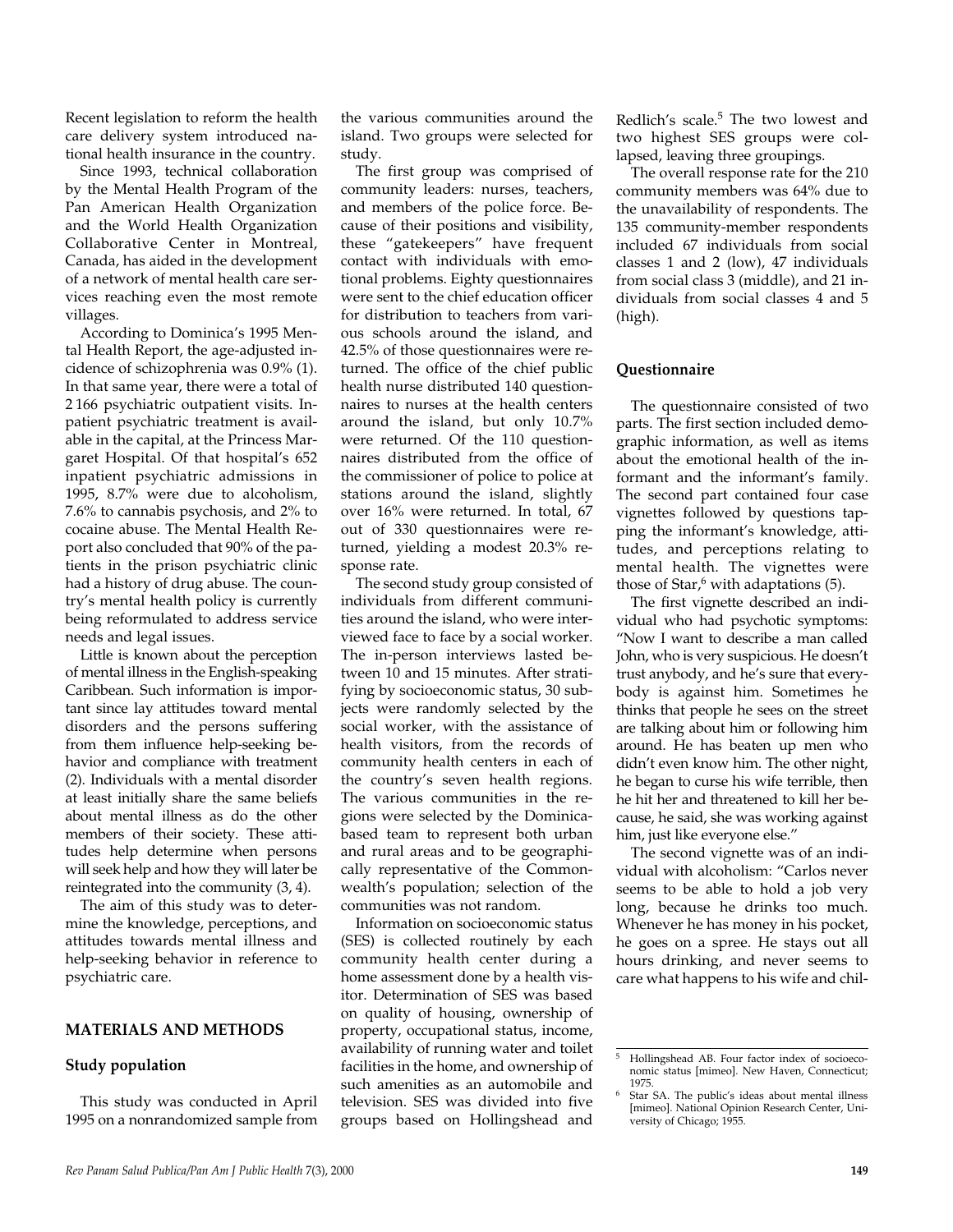dren. Sometimes he feels very bad about the way he treats his family. He begs his wife to forgive him and promises to stop drinking but always goes off again."

The third vignette depicted a case of depression: "Maria is a 50-year-old woman who lives with her husband. The neighbors remember her as someone who was happy and took good care of her husband and family. Her three sons have already completed their studies and are married. Though living in different places, they visit on occasion. Maria appears different over the last several years in that all she does is stay home. She speaks slowly and cries, eats and sleeps a little, and appears to be very unhappy."

The last case was of a child with hyperactivity: "Paul is a 12-year-old boy who is in school, but is in a class 3 years behind the other children of his age. He is very active and unable to settle in class. This has been going on since he was a few years old. Recently, he is becoming very restless in class and is becoming involved in fights with other children in the class and at home."

## **Analyses**

The data were initially analyzed comparing the responses from the community members and the community leaders, with subsequent analyses limited to the community-members sample. In the community-members sample, gender, social class, age of respondents, and the respondent's history of an emotional disorder were examined as predictors for differential attitudes toward mental illness. Categorical data were examined using the chi-square statistic, and continuous data were examined with analysis of variance (ANOVA) and *t* tests. The analysis was not corrected for multiple comparisons.

#### **RESULTS**

#### **Demographics and health**

Table 1 provides information on the demographic characteristics of the community members and of the community leaders. Table 2 provides additional details on the community-member group, by socioeconomic status.

In response to other questionnaire items, the leader group viewed themselves to be in better physical health than the community-members group did, by a significant margin. Only 21.6% of the community-member sample thought their health was very good, in comparison to 50.7% of the leader sample ( $\chi^2$  = 30.34, degrees of freedom (df) = 3,  $P < 0.00001$ ). However, within the community-members group there was a gradient in perceived health, with 42.9% of the high-SES group viewing themselves to be in very good health, versus 19.6% for the middle group, and 16.4% for the low group ( $\chi^2$  = 20.03, df = 6, P < 0.003).

In terms of having consulted someone for an emotional or nervous problem, there was no significant statistical difference between the communityleaders group and the communitymembers group; the rate was 9.2% among the leaders and 17.9% among the community members. Similarly, there was no statistically significant difference among the three SES groups of the community members, with rates of 22.4% for the low-SES group, 15.2% for the middle-SES group, and 9.5% for the high-SES group, respectively.

With respect to having taken medications for an emotional or nervous problem, there was a statistically significant difference between the communityleader group and the communitymember group, with rates of 4.6% and 17.2%, respectively ( $\chi^2 = 6.07$ , df = 1, *P* < 0.02). On this questionnaire item, there were no statistically significant differences among the three SES groups of the community members, with rates of 22.4% for the low-SES group, 15.2% for the middle-SES group, and 4.3% for the high-SES group, respectively.

The respondents were asked how often they thought that people with an emotional or nervous problem were violent. Both the community-leader

| TABLE 1. Demographic characteristics of the community-member and community-leader |  |  |
|-----------------------------------------------------------------------------------|--|--|
| groups, Dominica, 1995                                                            |  |  |

| Variable                       | Community<br>members<br>(% )<br>$(n = 135)$ | Community<br>leaders<br>(% )<br>$(n = 67)$ | Statistic                                |
|--------------------------------|---------------------------------------------|--------------------------------------------|------------------------------------------|
| Gender: male                   | 48.9                                        | 53.7                                       | $x^2 = 0.42$ , df = 1, = ns <sup>a</sup> |
| Age (years)                    | $37.0 \pm 14.8$ <sup>b</sup>                | $32.0 \pm 7.5$                             | $t = -2.54$ , df = 196, $P < 0.02$       |
| Education (years)              | $11.0 \pm 3.6$                              | $14.4 \pm 5.1$                             | $t = -5.17$ , df = 177, $P < 0.0001$     |
| <b>Illiteracy</b>              | 20.7                                        | 0                                          | $x^2$ = 15.90, df = 1, P < 0.00001       |
| <b>Marital status</b>          |                                             |                                            | $x^2 = 4.48$ , df = 5, P = ns            |
| Single                         | 61.2                                        | 56.7                                       |                                          |
| Married                        | 31.3                                        | 37.3                                       |                                          |
| Separated/Divorced             | 3.0                                         | 4.5                                        |                                          |
| Widowed                        | 3.7                                         | 0                                          |                                          |
| Other                          | 0.7                                         | 0                                          |                                          |
| Employment                     |                                             |                                            | $x^2 = 47.91$ , df = 4, P < 0.00001      |
| Full-time                      | 43.6                                        | 96.4                                       |                                          |
| Part-time                      | 11.9                                        | 4.6                                        |                                          |
| Housewife                      | 11.9                                        | 0                                          |                                          |
| Unemployed                     | 23.8                                        | 0                                          |                                          |
| Not seeking                    | 8.9                                         | $\Omega$                                   |                                          |
| Informant head of household    | 67.4                                        | 63.9                                       | $\chi^2$ = 1.15, df = 1, P = ns          |
| Number of persons in household | $4.3 \pm 2.6$                               | $4.2 \pm 1.9$                              | $t = 0.27$ , df = 197, $P =$ ns          |
| Number of rooms in household   | $3.3 \pm 1.7$                               | $4.0 \pm 1.1$                              | $t = 3.02$ , df = 190, $P < 0.003$       |

 $a$  ns = not significant.

b Mean ± standard deviation is used for age, education, and persons and rooms in household.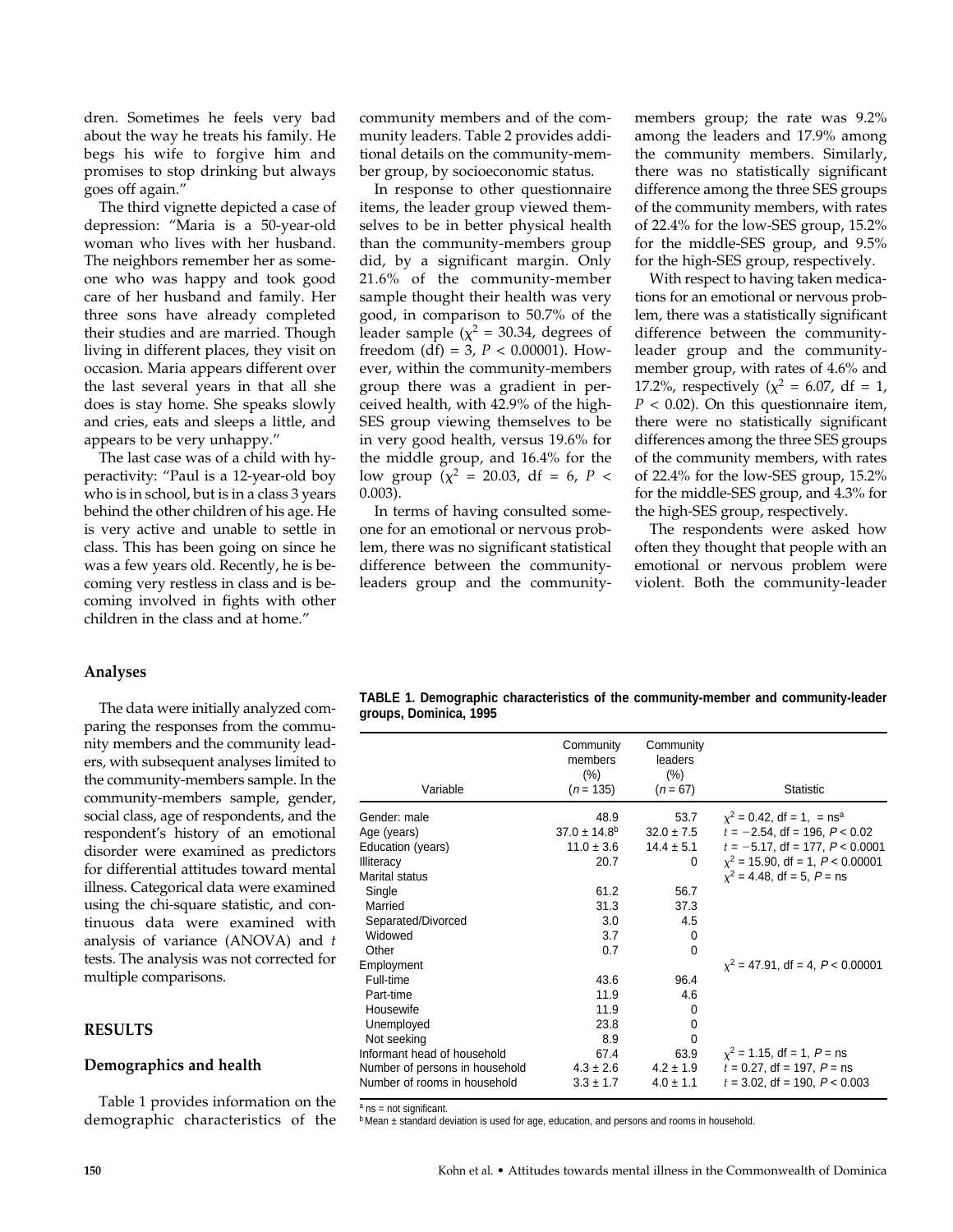| Variable           | Low<br>$(\% )$<br>$(n = 67)$ | Middle<br>(% )<br>$(n = 47)$ | High<br>(% )<br>$(n = 21)$ | <b>Statistic</b>                          |
|--------------------|------------------------------|------------------------------|----------------------------|-------------------------------------------|
| Gender: male       | 49.3                         | 48.9                         | 47.6                       | $x^2$ = 0.02, df = 2, P = ns <sup>a</sup> |
| Age (years)        | $41.8 \pm 15.6$              | $37.3 \pm 13.9$              | $37.0 \pm 15.1$            | $F = 0.97$ , df = 2, $P =$ ns             |
| Education (years)  | $10.1 \pm 3.0$               | $10.6 \pm 3.1$               | $14.3 \pm 4.5$             | $F = 12.47$ , df = 2, $P < 0.0001$        |
| <b>Illiteracy</b>  | 34.3                         | 10.6                         | 0                          | $x^2$ = 15.94, df = 2, P < 0.004          |
| Marital status     |                              |                              |                            | $x^2$ = 12.49, df = 10, P = ns            |
| Single             | 68.2                         | 59.6                         | 42.9                       |                                           |
| Married            | 22.7                         | 34.0                         | 52.4                       |                                           |
| Divorced/Separated | 1.5                          | 4.2                          | 4.8                        |                                           |
| Widowed            | 6.1                          | 2.1                          | 0                          |                                           |
| Other              | 1.5                          | $\Omega$                     | $\Omega$                   |                                           |
| Employment         |                              |                              |                            | $x^2$ = 28.58, df = 8, P < 0.0004         |
| Full-time          | 20.0                         | 61.8                         | 76.5                       |                                           |
| Part-time          | 12.0                         | 14.7                         | 5.9                        |                                           |
| Housewife          | 18.0                         | 5.9                          | 5.9                        |                                           |
| Unemployed         | 38.0                         | 14.7                         | $\Omega$                   |                                           |
| Not seeking        | 12.0                         | 2.9                          | 11.8                       |                                           |
| Number of persons  |                              |                              |                            |                                           |
| in household       | $4.6 \pm 3.2$                | $4.4 \pm 1.7$                | $3.4 \pm 2.2$              | $F = 1.62$ , df = 2, $P =$ ns             |
| Number of rooms    |                              |                              |                            |                                           |
| in household       | $2.7 \pm 1.4$                | $3.8 \pm 1.7$                | $4.0 \pm 1.6$              | $F = 6.23$ , df = 2, $P < 0.003$          |

**TABLE 2. Demographic characteristics of the community-member group by socioeconomic status, Dominica, 1995**

 $a$  ns = not significant.

<sup>b</sup> Mean ± standard deviation is used for age, education, and persons and rooms in household.

group and the community-member group perceived a potential for violence (leaders versus community-member group: violent all of the time, 3.0% and 3.8%; some of the time, 83.6% and 79.7%; rarely, 11.9% and 14.3%; never, 1.5% and 2.3%).

Both the community-leader group and the community-member group would send a family member who had an emotional problem first to a doctor or hospital, and only later to a psychiatrist or other mental health provider (Table 3).

#### **Vignette 1: psychosis**

Virtually all the questionnaire respondents—98.0% overall—thought that something was wrong with the individual in the psychosis vignette

**TABLE 3. Preferences for referral of a family member with emotional problems, Dominica, 1995**

|                        |                                 | First choice                   |                                | Second choice                   |  |
|------------------------|---------------------------------|--------------------------------|--------------------------------|---------------------------------|--|
| Referral               | Community<br>members<br>$(\% )$ | Community<br>leaders<br>$(\%)$ | Community<br>members<br>$(\%)$ | Community<br>leaders<br>$(\% )$ |  |
| Doctor                 | 33.6                            | 34.9                           | 18.5                           | 15.7                            |  |
| Hospital               | 15.7                            | 17.5                           | 19.4                           | 15.7                            |  |
| Psychiatrist           | 5.2                             | 0.0                            | 9.7                            | 39.2                            |  |
| <b>Nurse</b>           | 13.4                            | 0.0                            | 3.2                            | 0.0                             |  |
| Clinic                 | 12.7                            | 7.9                            | 1.6                            | 0.0                             |  |
| Clergy                 | 6.0                             | 11.1                           | 7.3                            | 2.0                             |  |
| Counselor <sup>a</sup> | 5.2                             | 11.1                           | 9.7                            | 7.8                             |  |
| Other                  | 7.5                             | 17.5                           | 20.1                           | 13.7                            |  |
| Don't know             | 0.7                             | 0.0                            | 10.5                           | 5.9                             |  |

a "Counselor" includes social worker, psychologist, and welfare counselor.

(Table 4). The leader group, however, identified the vignette as describing an individual with a mental illness at a significantly higher rate than did the community-member respondents, 84.0% vs. 71.2% ( $\chi^2$  = 8.85, df = 3, *P* < 0.03). Both groups found the problem presented in the vignette to be serious regardless of whether or not it was viewed as a mental illness. Of the community-member respondents, 6.2% thought this individual could overcome his problem on his own, while 3.8% thought he could not overcome it at all. Only 1.5% of the leader group thought the individual in the vignette could not overcome his problem at all. Over 30% of the both the respondent groups thought the person in the vignette had a mental illness and felt he should be in a mental hospital. The most common types of treatment suggested by the community-member respondents, regardless of whether they believed this to be a psychiatric disorder, were: mental hospitalization, 29.0%; psychiatrist, 22.1%; social worker, 10.7%; and psychologist, 7.6%. Among the leader group the most common interventions recommended were: psychiatrist, 33.8%; mental hospital, 27.7%; psychologist, 26.2%; and social worker, 4.6%. Table 4 provides a summary of the responses.

No differences based on the community respondents' gender were found in knowledge, attitudes, and perception in regards to psychosis. In addition, the respondents' history of emotional or nervous disorder did not significantly affect the results. Among the community-member respondents, older individuals were more likely to believe there was nothing wrong with the person described in the vignette (*t* = 2.21, df = 131, *P* < 0.03). In addition, those in the low-SES group more often felt that the person described needed to be in a mental hospital, 44.4% versus 26.8% for the middle-SES group and 16.7% for the high-SES group ( $\chi^2$  = 14.32, df = 6, *P* < 0.03).

#### **Vignette 2: alcoholism**

The community leaders more often thought that something was wrong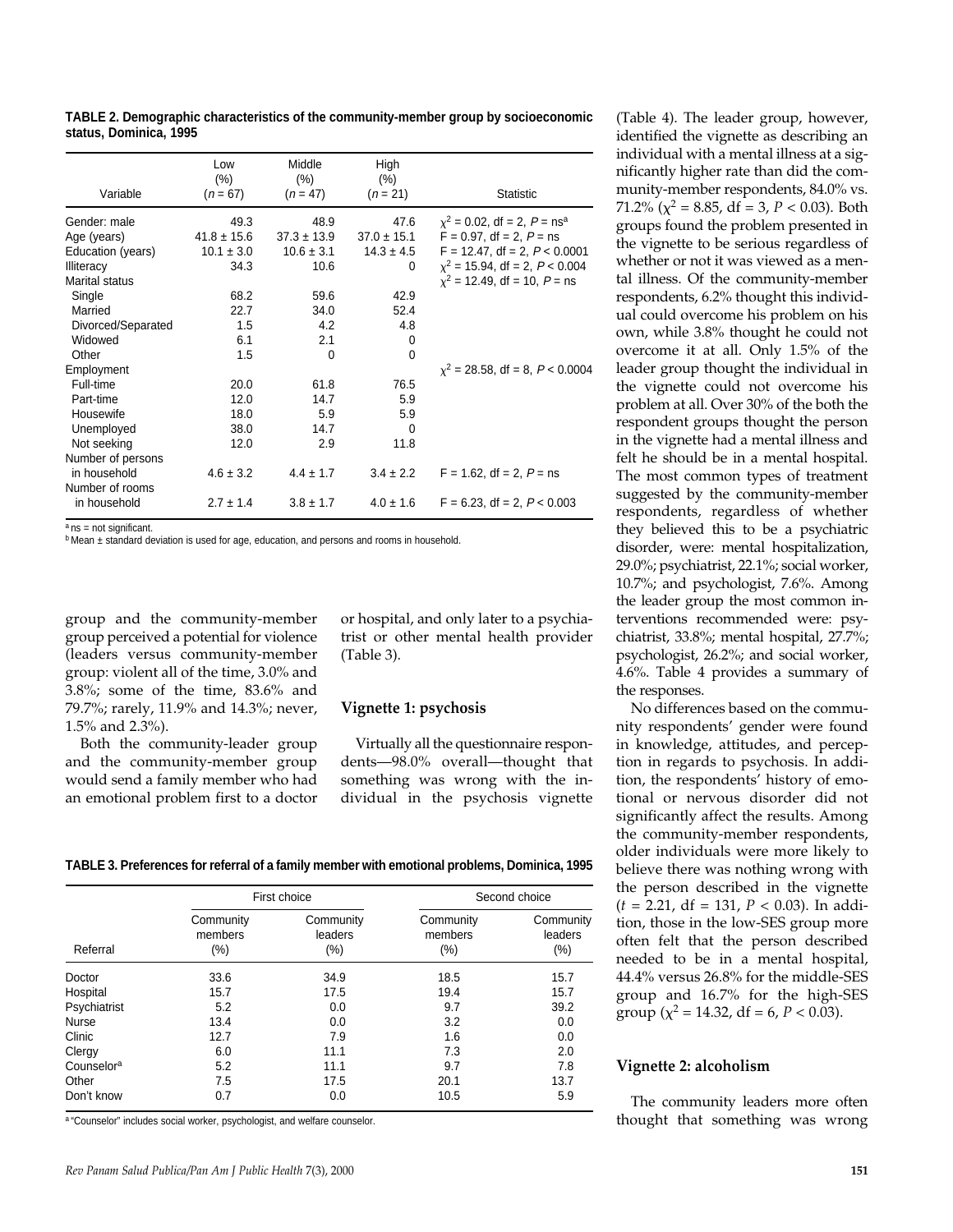**TABLE 4. Percent responding yes to selected questions for each vignette, Dominica, 1995**

| Question asked                               | Community members<br>$(\% )$ | Community leaders<br>$(\% )$ |
|----------------------------------------------|------------------------------|------------------------------|
| Is something wrong with this individual?     |                              |                              |
| Vignette 1: Psychosis                        | 97.0                         | 100                          |
| Vignette 2: Alcoholism                       | 85.9                         | 98.4                         |
| Vignette 3: Depression                       | 91.1                         | 98.4                         |
| Vignette 4: Hyperactivity                    | 90.3                         | 87.1                         |
| Is this mental illness?                      |                              |                              |
| Vignette 1: Psychosis                        | 71.2                         | 84.0                         |
| Vignette 2: Alcoholism                       | 21.1                         | 14.8                         |
| Vignette 3: Depression                       | 25.6                         | 18.6                         |
| Vignette 4: Hyperactivity                    | 28.9                         | 18.3                         |
| Is this a serious problem?                   |                              |                              |
| Vignette 1: Psychosis                        | 70.2                         | 80.6                         |
| Vignette 2: Alcoholism                       | 55.7                         | 59.0                         |
| Vignette 3: Depression                       | 49.6                         | 30.6                         |
| Vignette 4: Hyperactivity                    | 44.4                         | 40.0                         |
| If yes mental illness, is help needed?       |                              |                              |
| Vignette 1: Psychosis                        | 91.4                         | 98.4                         |
| Vignette 2: Alcoholism                       | 92.3                         | 96.6                         |
| Vignette 3: Depression                       | 89.1                         | 97.3                         |
| Vignette 4: Hyperactivity                    | 83.3                         | 96.6                         |
| If no mental illness, is help needed?        |                              |                              |
| Vignette 1: Psychosis                        | 89.2                         | 98.5                         |
| Vignette 2: Alcoholism                       | 82.6                         | 95.1                         |
| Vignette 3: Depression                       | 84.7                         | 91.8                         |
| Vignette 4: Hyperactivity                    | 84.0                         | 90.2                         |
| If yes mental illness, need mental hospital? |                              |                              |
| Vignette 1: Psychosis                        | 33.6                         | 32.1                         |
| Vignette 2: Alcoholism                       | 13.7                         | 3.8                          |
| Vignette 3: Depression                       | 11.7                         | 12.1                         |
| Vignette 4: Hyperactivity                    | 30.3                         | 7.7                          |

with the individual in the alcoholism vignette than did the community-member respondents ( $\chi^2$  = 7.67, df = 2, *P* < 0.03). Of the community-members group, 8.1% thought everything was all right with this person, and 5.9% of them said they did not know. Only 14.8% of the leaders and 21.1% of the community-members group viewed this vignette as representing a mentally ill individual. Slightly more than half of the respondents from both of the groups thought the problem was serious.

Of the community-member respondents, 13.2% believed that the person described in the alcoholism vignette could overcome his problems on his own, in contrast to 4.9% of the leaders ( $\chi^2$  = 5.92, df = 2, *P* < 0.05). The most common types of assistance suggested by the leaders, regardless of whether the vignette was perceived to be a mental disorder, were: psychologist, 35.0%; psychiatrist, 18.3%; family physician, 11.7%; and family or friends, 5.0%. The community-member group endorsed family and friends as the most appropriate source for assistance, 27.5%, followed by psychologist, 12.5%; psychiatrist, 10.0%; and family physician, 8.3%. Very few respondents specifically recommended an alcohol rehabilitation or detoxification program.

Among the community-member respondents, no statistically significant differences were found based on their gender or SES. However, the younger the individuals were, the more likely they were to believe that something was wrong with the person described in the vignette ( $t = 2.72$ , df = 132,  $P <$ 0.007). Similarly, individuals who had a history of an emotional or nervous disorder were more likely to believe

something was wrong with the person described ( $\chi^2$  = 4.83, df = 1, *P* < 0.03).

## **Vignette 3: depression**

As in the two previous vignettes, almost all the respondents in both the community-leader and communitymember groups felt that something was wrong with the individual in the depression vignette. The communitymember respondents were more likely to view this person as mentally ill, 25.6%, compared to the leader group, 18.6% ( $\chi^2$  = 26.23, df = 3, *P* < 0.00001).

Nevertheless, with the depression vignette, many respondents were uncertain as to the nature of the problem. Although not shown in table 4, this was true for 22.6% of the persons in the community-member group and for 54.2% of the leaders. The community respondents were also more likely to view this person's problem as being serious ( $\chi^2$  = 7.70, df = 3, *P* < 0.05). Most individuals, whether they thought the vignette represented someone with a mental illness or not, deemed that help was needed. Among those who did not view it as a mental illness, the leaders more often than the community members thought that help was required  $(\chi^2 = 9.88, df = 4, P < 0.05)$ . Approximately 8.1% of the community-member respondents felt that the woman depicted could overcome the problem on her own. The most common sources of help suggested by the leaders, whether or not this was considered a mental disorder, were: psychologist, 34.5%; psychiatrist, 15.5%; social worker, 13.8%; family or friends, 13.8%; and family doctor, 8.1%. Among the community members, the suggestions were: family or friends, 44.7%; psychiatrist, 12.2%; social worker, 8.1%; family doctor, 8.1%; and psychologist, 3.3%.

Among the community-member respondents, females were more likely than males to state that the individual described in the depression vignette required help, 90.8% vs. 78.0% ( $\chi^2$  = 3.91,  $df = 1$ ,  $P < 0.05$ ). Younger individuals were more likely to believe something was wrong with the individual described (*t* = 2.51, df = 132, *P* < 0.012). No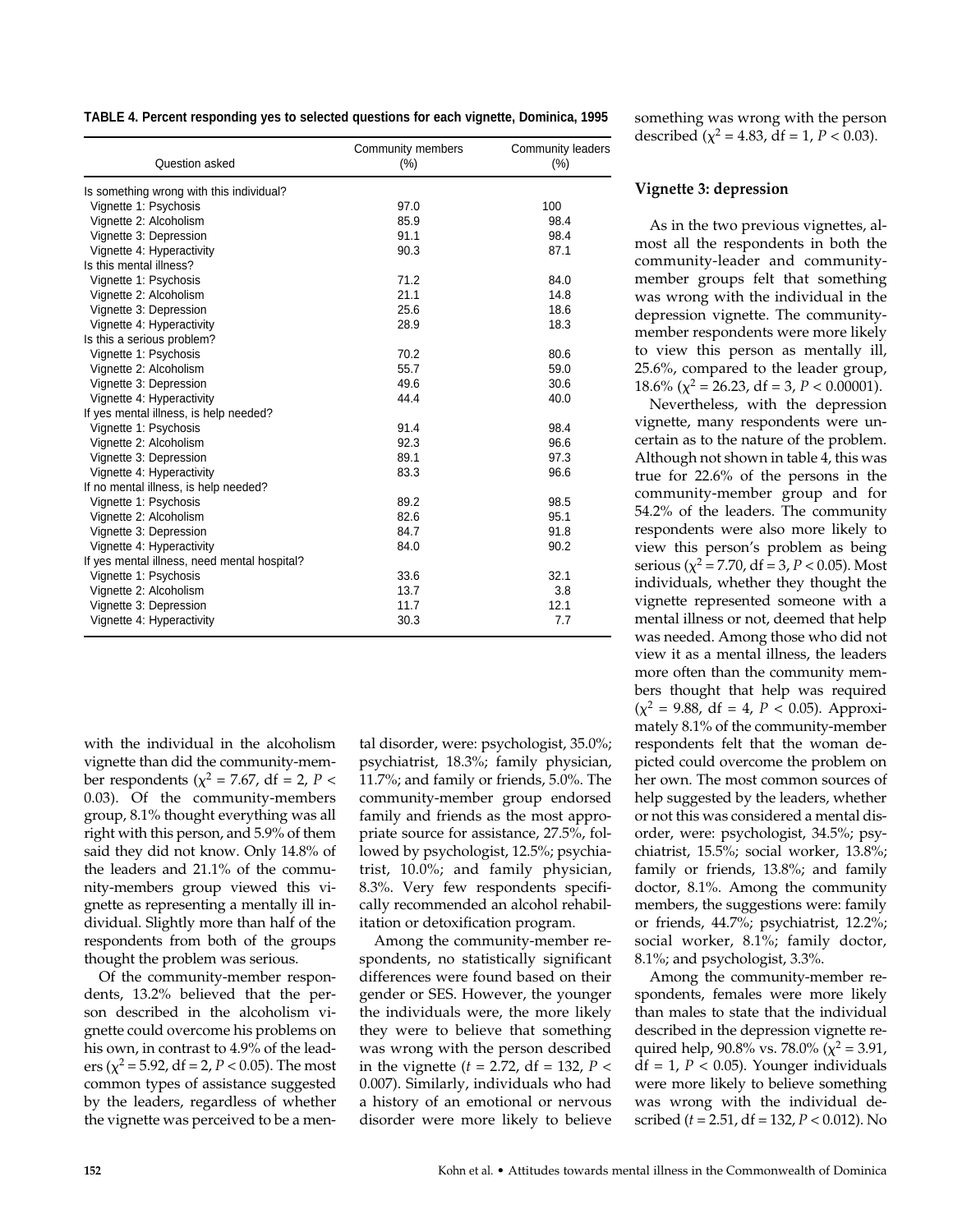differences were found in the responses based on SES or between those with a history of an emotional disorder or not.

## **Vignette 4: hyperactivity**

With the boy in the hyperactivity vignette, 87.1% of the leader group and 90.3% of the community-member group thought something was wrong; however, 6.7% of the community-member respondents said that nothing was wrong  $(\chi^2 = 11.02, df = 2, P < 0.005)$ . The community respondents were more likely to see the behavior described as being consistent with mental illness  $(x^2 = 11.47, df = 3, P < 0.01)$ . Fewer than half of the respondents viewed the problem described as being serious, but most agreed that help was needed. Among those who viewed the problem as a mental disorder, the communitymember respondents were more likely than the leaders to view mental hospitalization as a reasonable alternative  $(x^2 = 5.24, df = 1, P < 0.03)$ . The type of help that each group viewed as appropriate varied. Regardless of whether they viewed the problem as psychiatric, the leaders endorsed: social worker, 26.2%; psychologist, 24.6%; psychiatrist, 18.0%; family doctor, 11.5%; family and friends, 8.2%; and mental hospitalization, 3.3%. The community-member group endorsed: family and friends, 33.3%; mental hospitalization, 15.9%; psychologist, 10.3%; psychiatrist, 8.7%; social worker, 8.7%; and family doctor, 4.8%.

Once again, among community members younger individuals viewed the problem presented as being more serious ( $t = -2.02$ , df = 124,  $P < 0.05$ ). Those who were from the low SES were more likely to view the person described in the vignette as having mental illness, 38.8% vs. 27.7% for the middle SES and none among the high SES ( $\chi^2$  = 16.79, df = 6, *P* < 0.01). In addition, about half of the respondents

from the low SES thought psychiatric hospitalization was appropriate in this situation: low SES, 52.9%; middle SES, 8.0%; and high SES, 0% ( $\chi^2$  = 23.39,  $df = 6$ ,  $P < 0.001$ ). None of the persons who had a history of emotional disorder endorsed the use of a mental hospital for this vignette ( $\chi^2$  = 5.25, df = 1,  $P < 0.02$ ).

## **DISCUSSION**

The persons surveyed in Dominica narrowly defined a behavioral or emotional problem as mental illness. This was true for community members in general, as well as community leaders. Other than psychosis, the behavioral disturbances were generally not considered to be either mental illness or a serious problem. However, nearly everyone thought that each of the vignettes described someone who had something wrong and needed help.

In terms of such sociodemographic variables as gender, age, SES, or history of an emotional disorder, there were few differences among the community members in their responses to the vignettes. Consistently, however, younger individuals among the community respondents were more likely to believe something was wrong with the persons described in the vignettes. Interestingly, most respondents felt that if they or their family needed assistance with an emotional disorder, they would seek out the medical profession.

The community leaders appeared to have more difficulty than the community members did in identifying the vignettes as mental illness and even, at times, as serious problems. The low response rate among leaders could be interpreted as a negative attitude toward mental illness or a lack of acquaintance with surveys that require the respondent to return a questionnaire. This lack of mental-illness awareness among

the community leaders was of particular concern, as nurses, teachers, and the police can play an integral role with individuals seeking care for their mental health problems. This limited awareness among Dominican gatekeepers may also reflect deficient knowledge of the efficacy of treatments for mental disorders (6). An alternative explanation might be the leaders' unwillingness to stigmatize individuals by labeling them as mentally ill.

The generalizability of this study is limited by the low response rate in both groups and the small sample size. Selection factors may also have biased the results in both groups. This issue is most notable in the leader group, where teachers made up just over half of the respondents.

The results of this study suggest that better public awareness of mental illness is needed among those directly linked to the pathways to care. The 1995 mental health survey suggested that serious mental illness was as much of a public health issue in Dominica as in other countries (1) and therefore cannot be ignored. This point is highlighted by a more recent survey among outpatients in the rural clinic at Marigot, in northeastern Dominica, which found a 28% prevalence of alcoholism-related symptoms, based on the CAGE questionnaire.<sup>7</sup> Continued mental health promotion activities are needed in Dominica, including training gatekeepers to recognize mental illnesses and to properly direct persons seeking care.

**Acknowledgments.** This study was funded by the Pan American Health Organization.

<sup>7</sup> Sharma D, Nasiiro R. Prevalence of alcoholism in a rural community in Dominica [conference presentation]. Commonwealth Caribbean Medical Research Council, Trinidad, 1996.